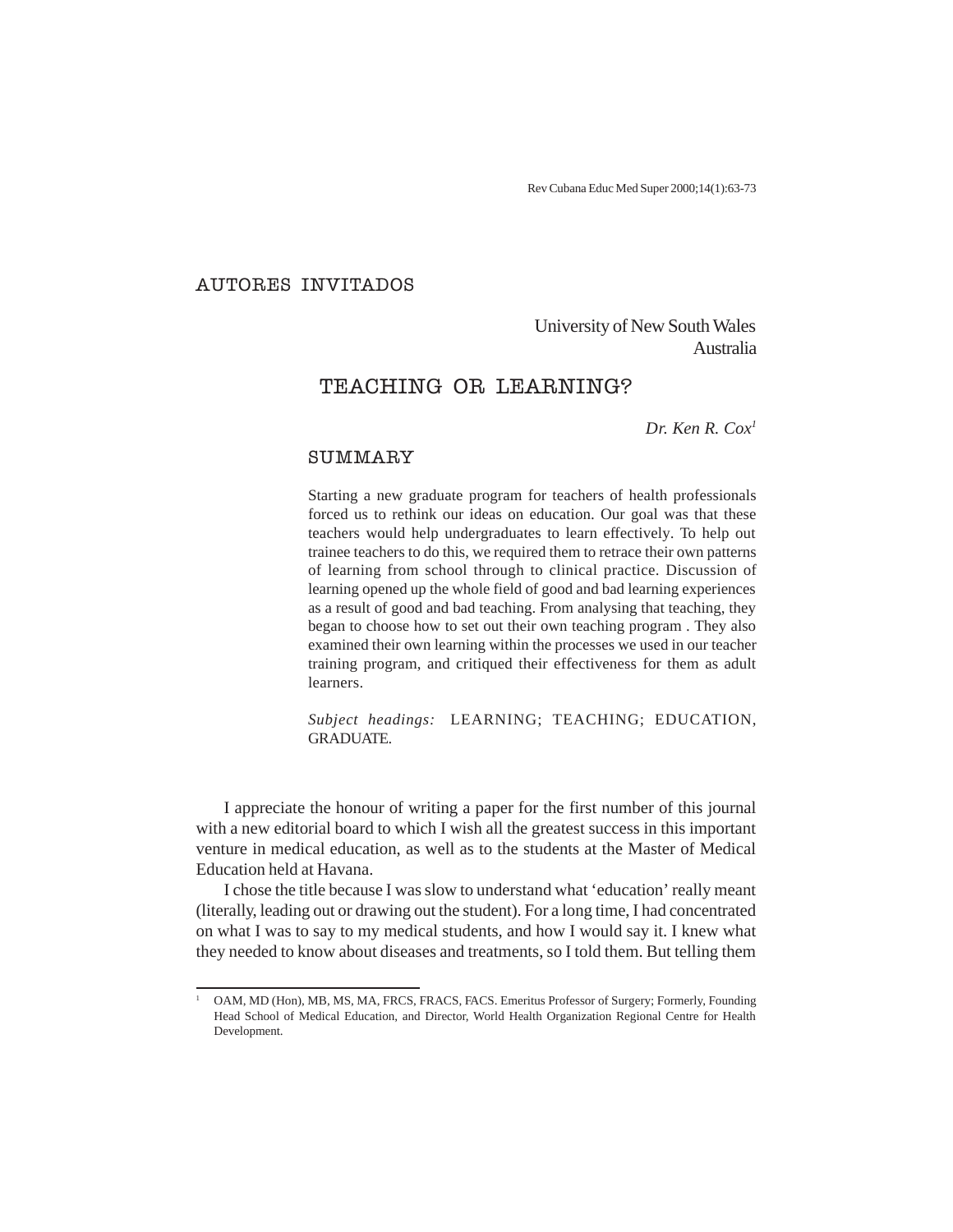didn't mean that they knew it. And even if they remembered what I'd said, that didn't ensure that they could do it themselves.

I focused on sharpening my teaching. I polished my style of presentation and my slides. I made lists and summaries. The students were grateful for the help these gave them in preparing for the examinations. But what I had achieved was some improvement in their examination performance, but not in their clinical performance! I was trying harder and harder, but my method of didactic teaching wasn't really effective in achieving student 'learning for doing'.

In 1973 the World Health Organization set up a WHO Regional Teacher Training Centre (for the Western Pacific Region) in our Faculty of Medicine Centre for Medical Education, Research and Development. I was asked to take charge of those Centres in 1975, and launched our Master of Health Personnel Education degree program in the second semester of that year.

We were now 'teaching teachers to teach'. We and our graduate students had come from medical and nursing schools where the principal teaching method was lecturing. That was the model we knew and understood. But our personal experiences of being lectured were often unsatisfactory; and research on teaching showed that only about 25 % was remembered a month later! Lecturing was efficient for teachers in sending large amounts of information out, but inefficient for students in taking that information in!

Our Centre's goal was that our graduate students would become more effective teachers of doctors, nurses, physiotherapists, dentists, and so on. But how were they to reach that goal? By teaching better? Or by helping students learn better? That seems a simple question. The answers were not so simple, however.

To work through the issues that question raised, we split our trainee teachers into groups to debate the following propositions about education.

#### Traditional Education

- 1.The subject matter of medical education consists of bodies of biomedical (or and skills, worked out up to the present biopsychosocial) knowledge.
- 2.The chief business of the medical school is to transmit the knowledge and skills to the new generation.
- 3.Teachers are the agents through which knowledge and skills are communicated.

#### Contemporary Education

- 1.The subject matter of medical education consists of the problems of illness and disease in the community and of the doctor's tasks in dealing with these problems.
- 2.The chief business of the medical school is to help students work out how to solve these clinical problems.
- 3.Teachers are the agents who manage the content and sequence of the students' learning.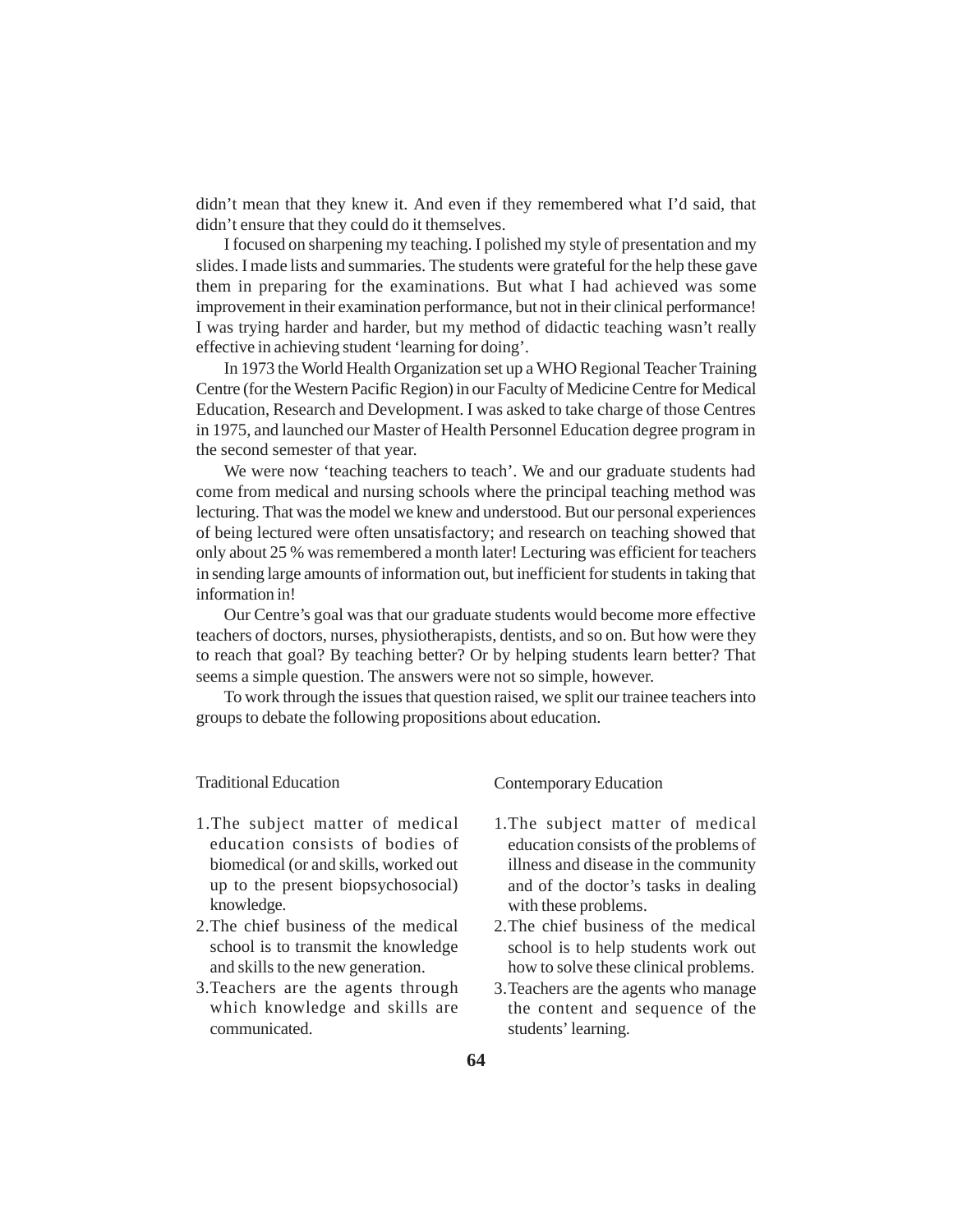- 4.Students must, on the whole, be obedient and receptive.
- 5.Learning means acquiring what is in textbooks and in the minds of the teachers.
- 6.Existing knowledge is the end of medical school education. Examinations certify the student's grasp of existing knowledge and skills.
- 4.Students must, on the whole, be questioning and exploring.
- 5.Learning means ability to use knowledge and skills in the real world.
- 6.Existing knowledge is a means, not an end. Examinations certify the student's competence in using existing knowledge and skills in working out clinical problems and deciding what to do.

Those propositions polarised the debate around the different purposes of education for knowledge, and education for practice.

1. The first proposition dealt with selection of subject matter. Are we to teach sets of scientifically verifiable, propositional knowledge derived from careful studies of many instances and experiments, and summarised in textbooks? Do we assume that students cannot solve clinical problems until these facts and principles have been learned first? Yes, if practice is seen as the application of generalizable theory to particular cases. The learning of basic sciences therefore must precede attempts at their application. The teachers developing that scientific theory are the ones who should select the subject matter. The subject matter selected for continuing education similarly comprises newly found scientific evidence that increases the understanding of disease, and hopefully can be applied to practice.

Or, should the illnesses seen within clinical practice have priority in controlling the subject matter? If the medical job is to manage the problems patients present with, and to reduce the burden of illness oppressing society, then those problems identify what doctors and nurses must learn to manage. The knowledge needed for that job is what can explain the diseases causing the illnesses, and the treatments that could alleviate them. If so, learning begins with the clinical problems, and works backwards from the problems to explore which aspects of science can help explain the diseases and guide practice? And also guides strategies for tasks like prevention, health promotion and terminal illness care.

The practical question for choosing the subject matter for the clinical curriculum asks What scientific knowledge must be learned before engaging those problems? and How much science can be learned as explanatory knowledge within the process of working those problems out?

2. The second proposition dealt with the sequence and presentation of subject matter. Teachers are experts in their field. Their breadth of reading, research and practice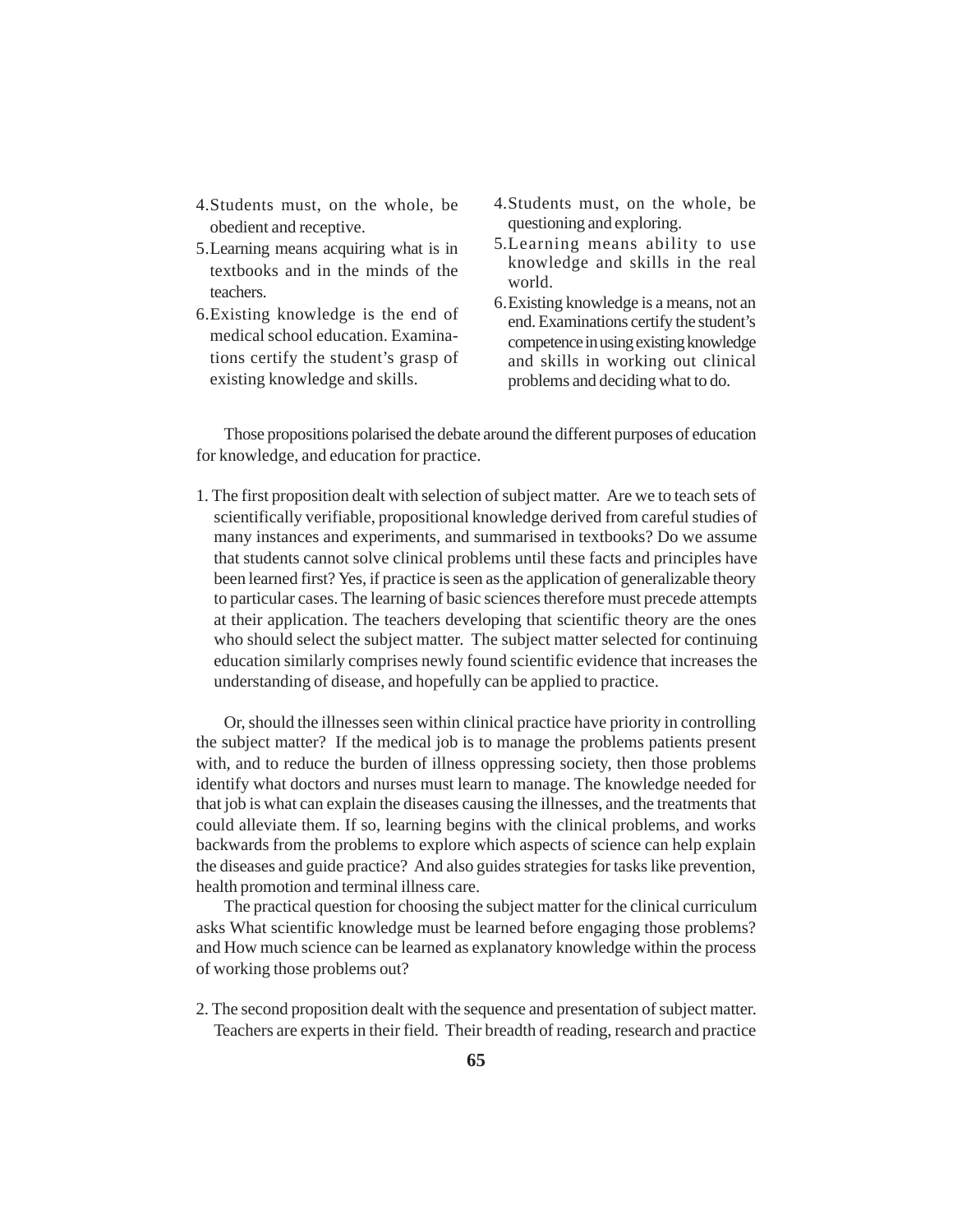enables them to select the essentials, and to present a logical and coherent picture of diseases that makes sense to the naive student. Teacher education spends much time on the design of curricula that work sequentially and steadily through this subject matter, which in medicine usually covers two or three years.

Or are such curricula too inefficient because students forget what they were told, if the knowledge is not applied soon in real life? And also ineffective, because teaching about diseases and treatments is not automatically converted into the practical 'working knowledge' used by doctors in working out what's wrong and what to do about it?<sup>1</sup> Can the scientific knowledge taught for practice be limited to what is useful in managing clinical problems?2

Does struggling to explain clinical problems (in groups guided by teachers) help students learn how to access usable science more effectively now and in the future, compared with learning science as coherent, propositional knowledge before using it? That is, will basic science be used more by students after graduation if they have discovered how to use it in explaining practical problems, than if they were required to remember the science for its own sake?

3. The third proposition dealt with the tasks of the teacher. The large size of the knowledge base and its exponential growth require teachers to select what knowledge is transmitted to students, and at what pace. Only someone who has already grasped the facts and principles can choose an optimal path for the student for whom this large amount of subject matter is an uncharted sea in which they may drown.

To study the phenomena of disease without books is to sail an uncharted sea. To study books without patients is not to go to sea at all.

## W. Osler

Or should the teacher guide students' thinking through a series of clinical experiences, intellectual and practical?<sup>3</sup> Is the teacher best used for planning, organizing and evaluating the progress of the students' learning from the realities of illness and disease, rather than lecturing and examining around sets of facts, concepts and principles? Which takes precedence, the knowledge or the experiences? Knowing or doing?

4. The fourth proposition turned on teacher-student relationships. Time is short. Subject matter is huge. Students can become confused as they try to get their heads around these subjects for the first time. Teachers are there to ensure the basics are taught, even if that requires some simplification here and there. It's up to the students to get on with their study and learn this material.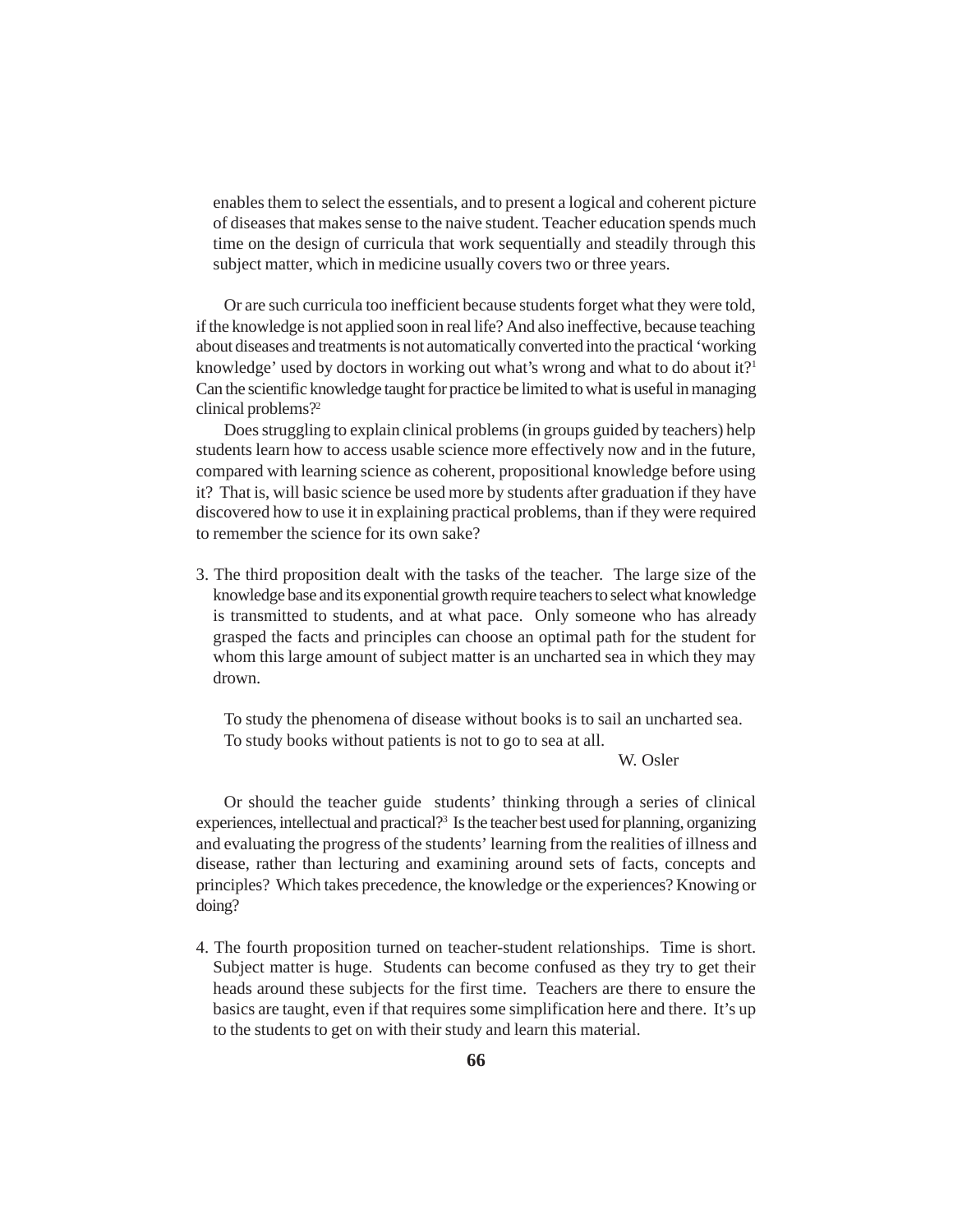Or is such a teacher thereby providing answers to questions the students have never asked? Do we learn more thoroughly, and remember longer, when we confront a problem to work out, when we try to think it through more deeply, when we discuss the areas we don't understand, when we question what doesn't seem to fit? What are we able to discover for ourselves, and what must we be told? At what age or stage?

- 5. The fifth proposition asked what is the student's task in understanding the subject matter. Students are often berated for their short-term goals of optimizing their scores in examinations. But what determines the students' motivations? Students vary in whether they choose 'surface', 'strategic' and 'deep' learning. But teachers, examinations and local expectations also determine how superficially or deeply students learn the subject matter! Teachers cannot escape responsibility for influencing student study patterns through their personal style and dependence on coercive examinations.
- **6.** The sixth proposition considered the end-point of education in terms of what is to be certified as sufficient grasp of the subject matter.<sup>4</sup> Which again asks the question of what the subject matter is, or what the subject matter is for. Is the student's task knowing or doing?

In summary, the questions teachers must think through are:

What is the educational message? How is the message presented? How is its transmission organized? How is the message received? What is the purpose of the education? and Where does the responsibility of the teaching institution end?

We have not answered the questions raised by this polarisation of propositions about 'traditional' *versus* 'contemporary' education. Attempts to answer these questions fill libraries and educational research conferences. Restricting of this discussion to clinical education strongly biases the responses towards 'learning for doing'; but doesn't eliminate controversy on what and how to teach.

But too often educational argument is about which approach is better (and I have deliberately posed it that way here as an educational tool to sharpen the debate). Instead of *either/or* conclusions, I prefer *both/and* discussion that acknowledges many different strengths and weaknesses within each approach.<sup>5</sup> Educational choices should be more specifically about what is likely to be more effective for learning this capability by these students at this stage.

That approach is catholic in accepting that 'all of the above' are true 'some of the time', and eclectic in choosing what/which/where/when/how in this instance. What teachers need is educational judgment, not a chase after some spurious educational 'truth'.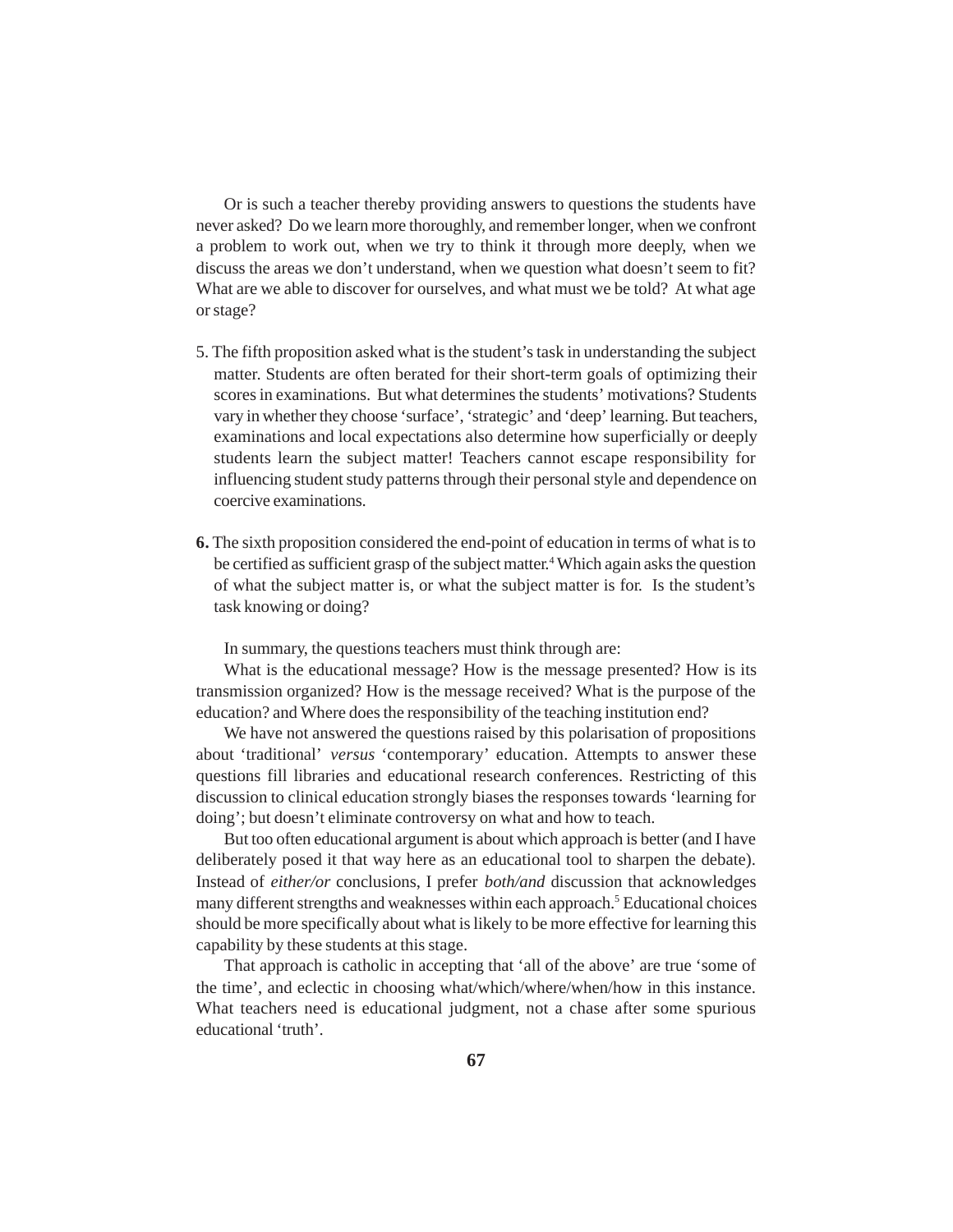How did you learn?

We realised that for our teacher training program we had to re-think our whole approach to education, if we were to help medical educators to concentrate on student learning, rather than their own didactic teaching. We took advantage of two obvious circumstances. All of our trainees had been students themselves once; and all of them were now students again with us! We made them their own 'unit of study'.

We required each to explore their personal pattern of study and their learning as a student, on the assumption that the more you understand about student learning, the better you'll be able to design your teaching. The first task was to recall their time in secondary school, starting with a mental picture of their classroom, desk, and place in the room. Then to add a teacher they remembered, then the atmosphere of the classroom, even the smells. More memories were built up until each had their own clearer picture of their school activities, and their study habits at school and at home.

We asked Did you make conscious choices of how to study? Or was your study a response to school work imposed on you by teachers? Did you study in order to understand, or only for examinations?

We moved on to their first year in medical school. Where did you study? What different study methods did you use? How much time, proportionally, was spent on each of the study methods you used as an undergraduate? Which worked best for your learning as a student? Which worked best for passing examinations?

The questions (as group discussions, and as private recording of memories) explored what contributed to effective learning for each of them as students. Their experience began their documentation of what students really do. Their own undergraduate experience provided them with a remembered picture of themselves as students, and of some of the circumstances within which their current undergraduates learn.

Some systematically planned their program of study. Some learning was solely in response to the intermittent external demands of tests and examinations. Some felt freer in their approach and more in control when they were a university undergraduate. Others felt that the lack of strong direction, guidance and sequential planning from university teachers, compared with their high school teachers, made study haphazard, unpredictable and more difficult. School study patterns persisted for most, but some worked out new methods.

The questions were exploring how much learning derived from factors *within you*, and how much from factors *outside you* (and over which they felt you had little or no control). What worked for each constructs their personal *'implicit theories of learning*' which they assume will work with their students. The group discussions, however, showed how each might differ in their methods from their colleagues, and in how they were shaped by their experiences and by their personality. What is true for one may not be true for others, or for their students.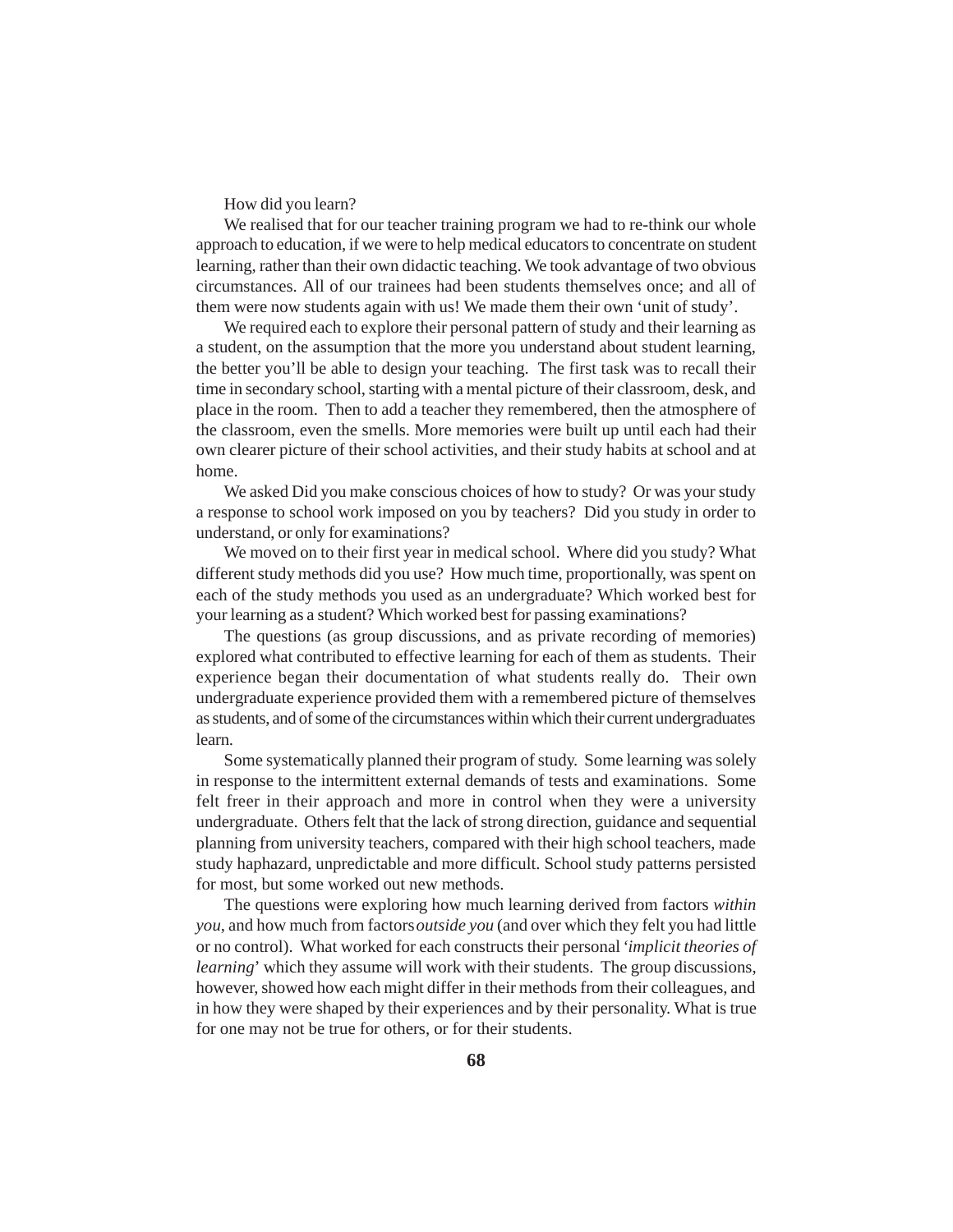How did you learn clinically?

We moved on a few years to cover their clinical learning. This shifted the focus from study in general (principally through reading and writing words) to what went on when each became a clinical student dealing with people and illness. As with their school memories, we had them imagine the wards and the patients, to shut their eyes and picture the beds, the uniforms, the hospital smells, the noise, the busyness. Many had anecdotes of those first days to record, and possibly share. We asked *What 'sticks in your mind'? Why have those memories remained and not others?* They noted down their anecdotes to share later with their students; anecdotes can carry messages at many levels of understanding.

What we remember is what we have 'learned', much of which may be termed 'incidental learning' to separate it from more deliberate, formal learning, usually of written material. Much of clinical learning is sensory or 'perceptual' when we take in sight, sound, touch and smell sensations.<sup>6</sup> Describing clinical learning may not be easy, however. Clinical learning can't be as neatly packaged for study as science can be in books. We had them make notes of episodes of both formal and informal learning of the cases they came across, especially *Which were the most frequent? Which were the most powerful?*

What was easy to learn? What was difficult?

We had them think about which things they found easy to comprehend. Do you remember how you learned that? What helped make it easy to learn? Did it turn on particular details? Or did that reveal a general educational principle? Or a particular teacher?

Did you find some things difficult to understand? I still don't understand hydronephrosis. Are there 'holes' or 'blanks' in your clinical capabilities? Do you avoid some clinical tasks or maladies because your confidence in handling them is low? What made them difficult? Was the difficulty in the subject matter, or in its teaching, or your distaste for that area, or how you went about studying it?

These are serious questions. Many clinicians have never learned aspects of medicine that were difficult to grasp as a student. Studies on postgraduate learning show that we go to things that we already feel confident in, and continue to avoid the fields in which we're weak. We asked Can you trace your gaps back to what happened, or didn't happen, to you as a student?

Have you experienced something difficult suddenly becoming easy to understand? Teaching can be seen as 'switching on lights' in the students' minds. How does that happen? Did that come from your study? Or from clear explanation by a teacher? Or through discussion with others? Or by your making the insight yourself?

Some students prefer learning from their reading and self study, some from audiovisual materials, some from listening to lectures and summarising what was said. Some like tutorial discussions with concepts being clarified and expanded and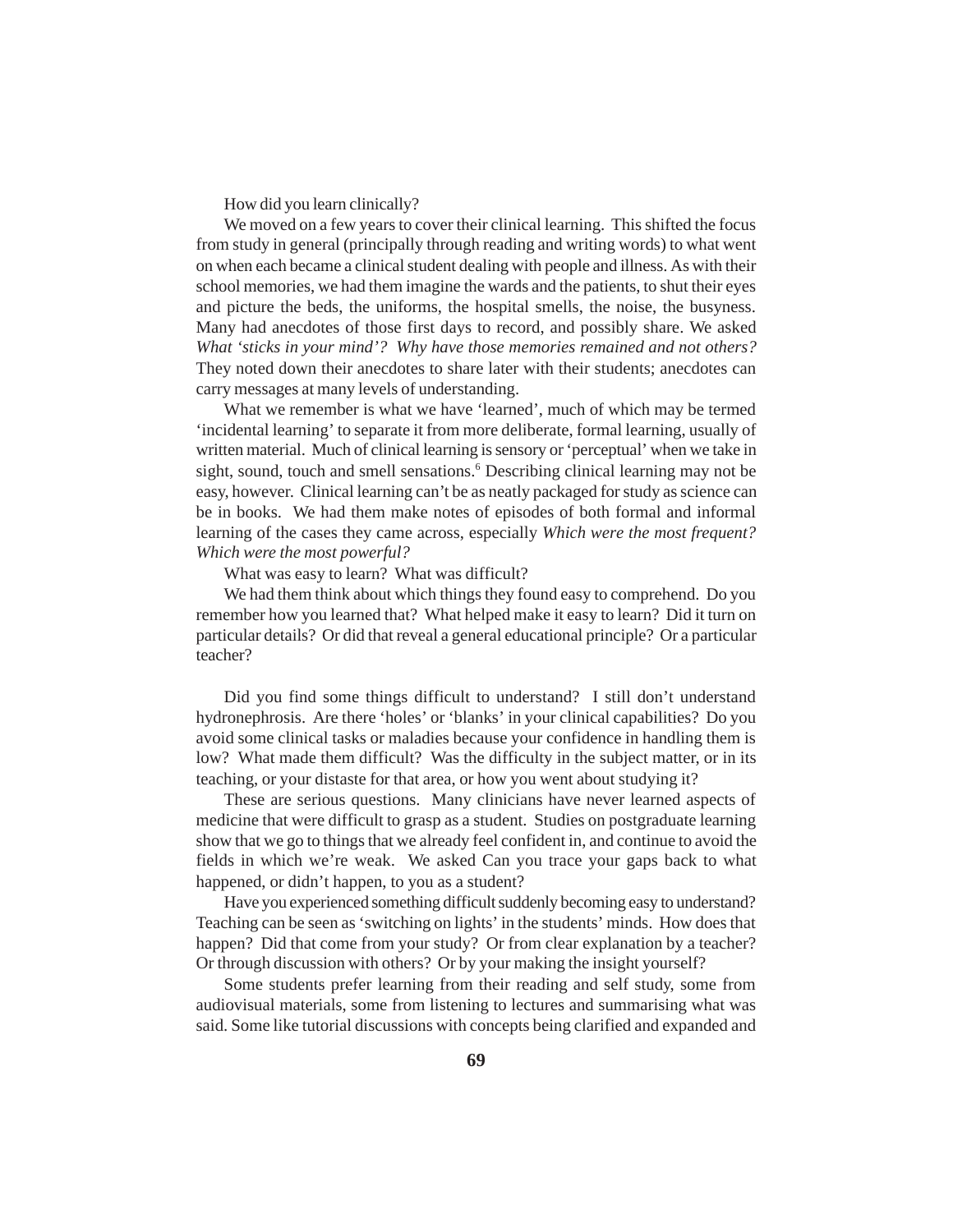many notions being aired. Some learn from seeing 'the real thing' and from the 'hands on' experience of interacting with patients.<sup>7</sup> Bringing out their individual differences opened up for them the field of 'learning preferences' among their students, and the necessity to provide many formats of teaching, if they were to help all their students.

How did you learn as an intern?

We continued the same pattern of reflection on starting work as an intern, the ward they were assigned to, the nurse in charge of the ward, the blur of taking over the patients, the pride in being called 'Doctor' by everybody, and the ignominy of not knowing how to do some simple administrative tasks.

We asked What was important to you then? What did you want to learn? What did you have to learn? To whom did you turn for help?

The transition from student to doctor is fairly dramatic for most. The holiday period after final examinations and graduation comes to an abrupt halt when work begins as an intern. Those who got through more on 'bashing the books' than 'treading the wards' are confronted by a bewildering variety of unfamiliar organizational tasks.

Their book reading about diseases and treatments had not prepared them for everyday questions, such as "Should I put a catheter in?" or "What fluid should go into this drip?" Textbooks laid out for exposition and explanation fail to address the simple actions to be taken, and how to choose what to do. Effectively, the textbooks offer little to interns. And interns have little stomach for returning to textbooks so soon after having survived them and the examinations. With the familiar resource of textbooks failing to provide guidance, interns often suffer a serious gap in confidence. The gap was in not only not knowing exactly what to do, but also a fear of failure if they made a mistake. Beneath that fear is concern for patient safety, which had been a powerful over-riding value through all their clinical training.

Interns are usually consulted on the sorts of sessions they would like. In many systems, 'study time' of up to four hours a week is allocated to them as part of their award conditions of service. Despite the apparent need to learn many aspects of clinical work, interns frequently don't turn up to teaching sessions arranged on their behalf. Clinical teachers are often frustrated by this apparent lack of interest. The non-attendance is particularly galling to clinicians who have given up lucrative time from their practice for preparation and delivery of these teaching sessions.

We asked them to explain this paradox. Think back to whatever factors affected whether you attended teaching sessions during the early months of your internship. Note them down.

Human motivation is always complex. Few of us attempt to consider the multiple factors that determine what another person will do. We often label others as 'irrational' if their motivations differ from ours. Many factors were brought out around responsibility, rewards and punishments, preoccupation with other work, interest in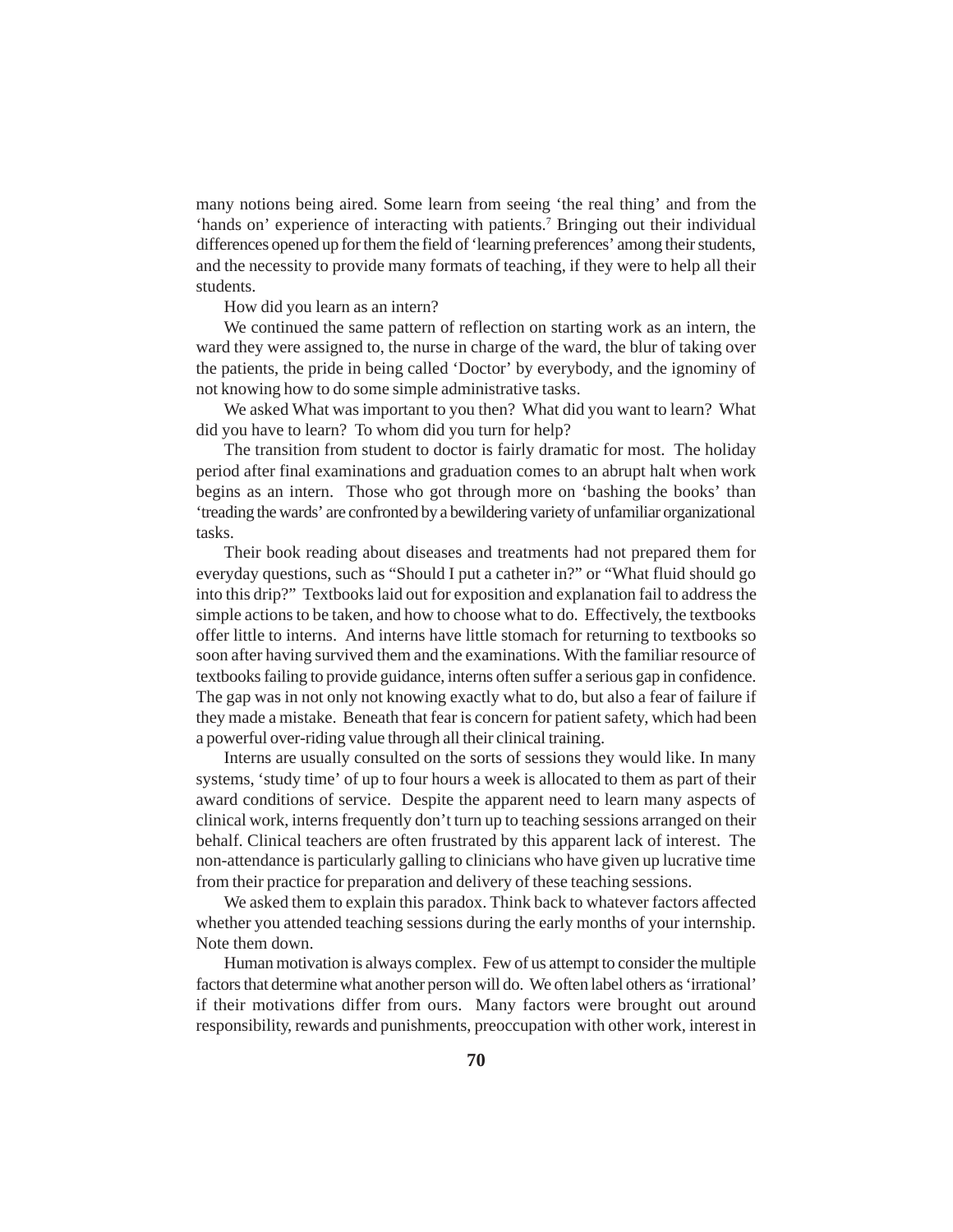the subject matter, and wanting to get on with a normal life, especially among those just married.

The principal internal motivation among interns for learning was to be able to do the job, the personal need for effective and acceptable performance. This drive for 'self efficacy',8 the confidence in one's ability, sustains motivation through internship and vocational training, and for many throughout their life. Self confidence and selfefficacy can help build self-esteem; but attempts to bolster self esteem without real achievements in capabilities and skills are spurious and will founder. Self-efficacy is task specific; that is, capability in one procedure does not guarantee capability in any other.

Some teachers worry that 'learning for doing' may be shallow 'training', rather than thoughtful education. But you can't 'do' unless you 'know' first. Doing subsumes knowing, just as clinical working knowledge subsumes the sciences on which it is based. Practice is far more complex and difficult than the underlying science.<sup>9</sup>

How did you learn as a trainee apprentice?

After the intern year, trainees usually focused on specialty training. The attachment to a 'expert as teacher' ideally enables skilled performance to be observed, adaptation of the performance to different contingencies that emerge within the case, and judgment to be displayed when trade-offs are difficult to resolve. Skills are learned by the trainee through the expert's 'coaching' within supervised practice with feedback on points needing improvement. Responsibility is progressively increased as the trainee becomes more proficient, until the trainee is allowed to function independently, calling on the expert teacher only when difficulties arise.

The apprentice-expert relationship provides 'scaffolding' of the trainee's efforts, discussing patients and practice, thereby transferring 'working knowledge'. The relationship may include mentoring with advice and support in career development.<sup>10</sup> The close relationship also includes surveillance of professional behaviour, $<sup>11</sup>$  with</sup> close socialisation into professional standards.

Unfortunately, not all apprenticeships in vocational training offer such a rich one-to-one relationship. We asked *How much do you remember as a positive experience of deliberate support by superiors? How much of your learning took place within such close guidance?* Most had received little support, which may explain their own readiness (or lack of it) to engage in such supportive activities with their trainees.

How can teachers help trainees and students to learn?

Having explored their personal learning, we all began to look at some principles of learning from educational research. We examined the practicalities of how each principle could be translated into teaching practice for them. The following are some principles of learning agreed upon by our trainees.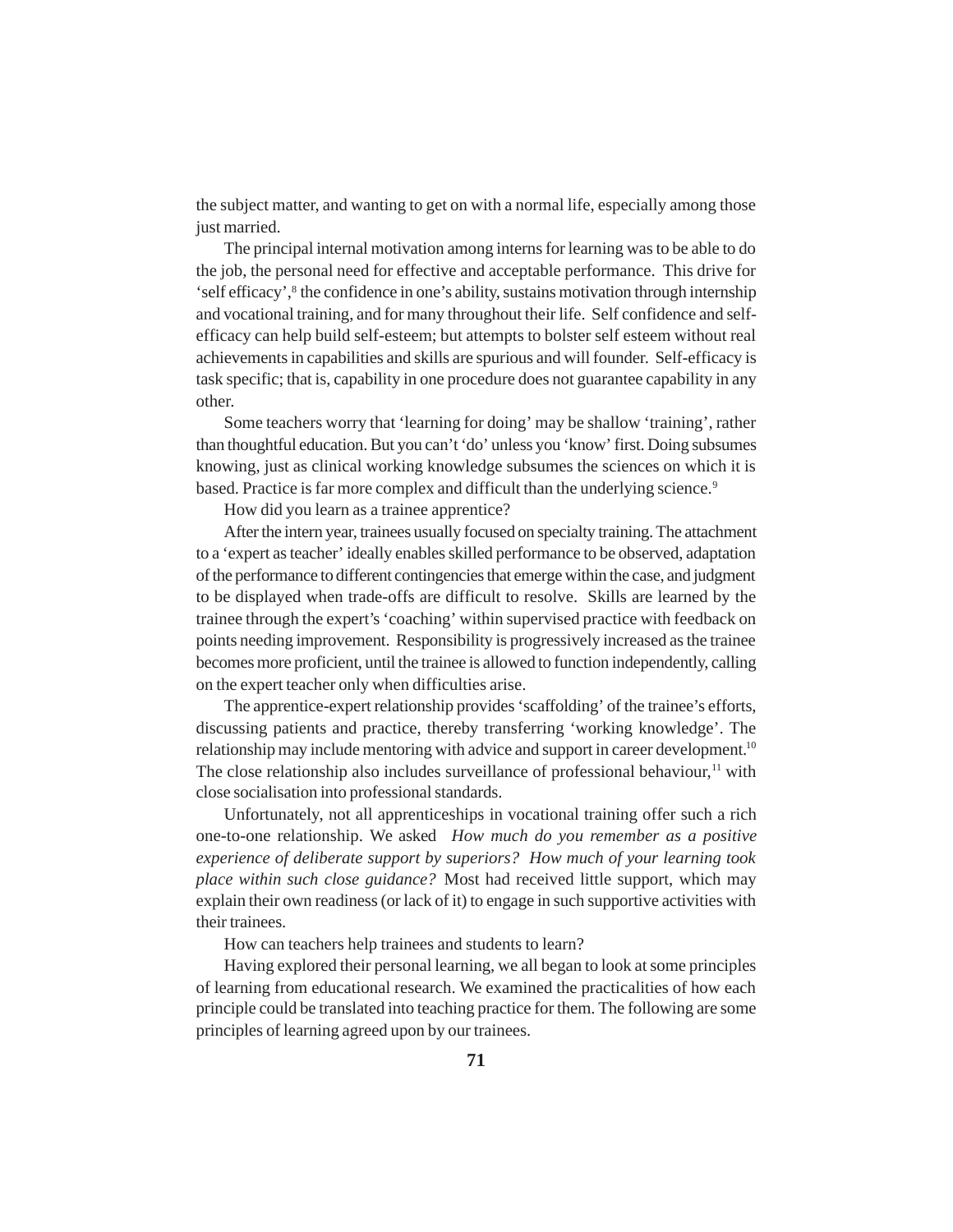- 1. We learn and remember more when we are actively engaged, physically and/or emotionally in what's going on, when we are 'switched on'.
- 2. We need to be 'ready' to learn. Partly this comes from wanting to learn (motivation) and partly being 'up to that stage' (preparation) so that new ideas fit into what we already know and can do, and partly that we know what we're doing and can handle it (confidence). Readiness is encouraged by realistic goals, manageable learning steps, and reassurance about progress in learning.
- 3. We learn more broadly when ideas from previous learning (anatomy, pathology, sociology, an illness in the family) are linked (integrated) with what we are facing now. Everything connects with everything else. The expert teacher can weave that web of connections and meanings. Extracting the lessons from each case (examined experience) and explanations from basic sciences and previous cases, integrate our understanding of how we could use the ideas next time (forward transfer).
- 4. If students cannot fit what they are hearing with what they already know, they are forced to memorise it by rote. Isolated ideas are poorly remembered; but those that fit a useful principle come to mind more readily when the principle is called upon. We learn when what we read or hear or see (experience) is translated as soon as practicable into what we do. We learn from experience when we think over what we have just seen and done (reflection), especially if we can turn reflection into working knowledge and practice guidelines.
- 5. We consolidate our learning with practice (repetition) and reviewing the ideas involved through parallel examples (reinforcement) from similar cases.
- 6. We enjoy learning more when we can undertake in our own way (learning style) and at our own pace (rate of learning, control). This way our confidence (selfesteem) is not shaken, and we are secure enough to admit our ignorance to a teacher who accepts us for what we are.
- 7. We learn better when the climate is challenging, but not threatening, supportive but not permissive, intellectually rich but not intimidating, and happy but not happygo-lucky.

These educational principles of learning needed to be developed into teaching activities. But exactly which methods are used in any teaching session depends on what is to be learned, what methods the teacher is skilled in and comfortable with, how ready the students are and what their learning preferences are, and what the curriculum and examinations demand. That is, choices of how to help students learn are always local and specific. I must leave all that detail to those running your Master of Medical Education program in Havana. Good luck!